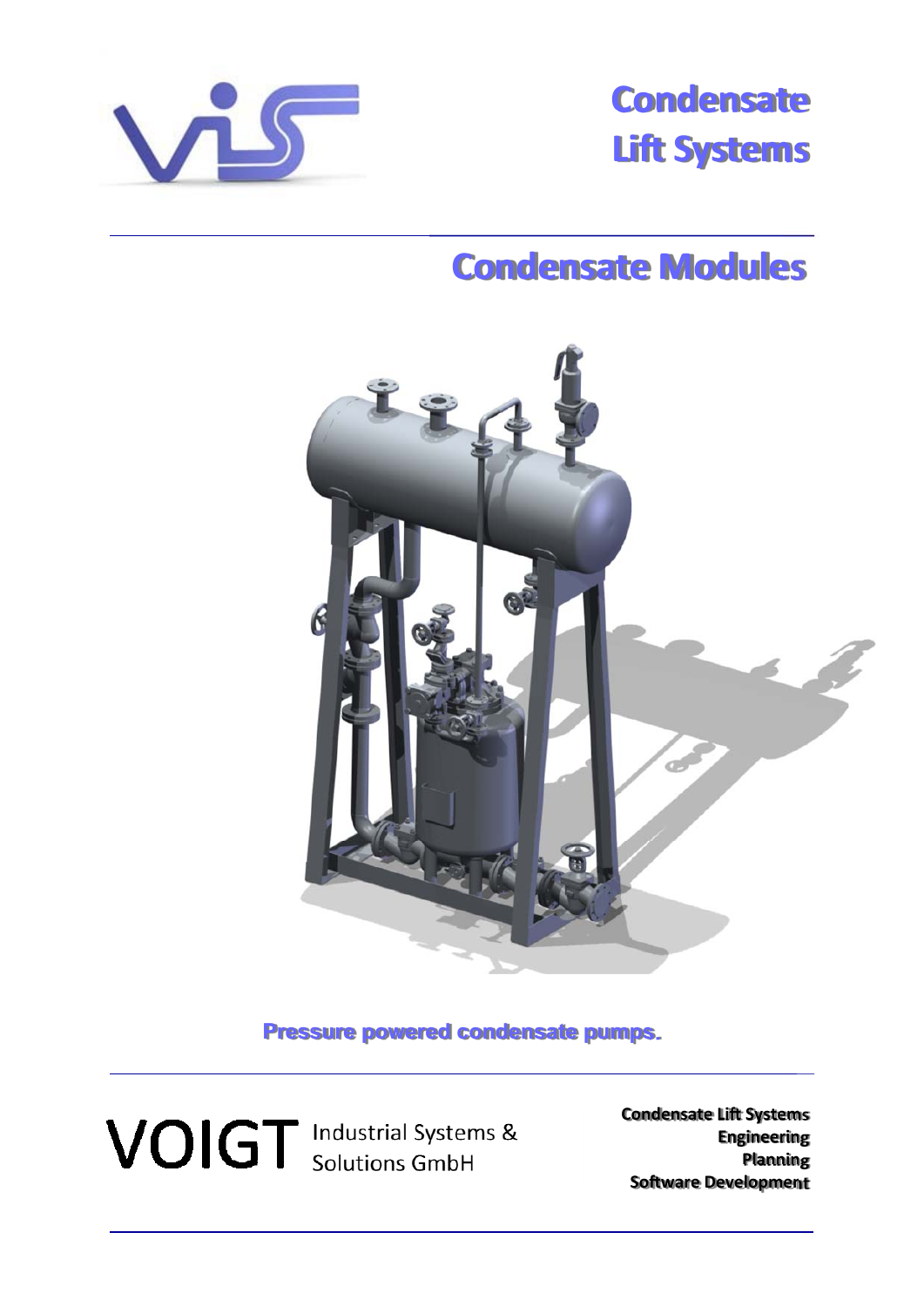**Fully automaƟc condensate modules**



## **The condensate module.**

All from one source, set up with forklift, connect with the systems and forget.

Condensate modules are complete condensate stations ready for installation, including all necessary valves and piping. Mounting and planning costs and efforts are considerably reduced.

**Simple and easy!** 

We also consider the specifications of our customer. The nozzles of the collecting tank are arbitrary and the collecting tank is not necessarily mounted above the VOIGT-Lifter.

All components can be delivered as single parts as well.

The collecting tank can also be designed as flash tank or mixing cooler or suchlike.

**No technical boundaries!** 

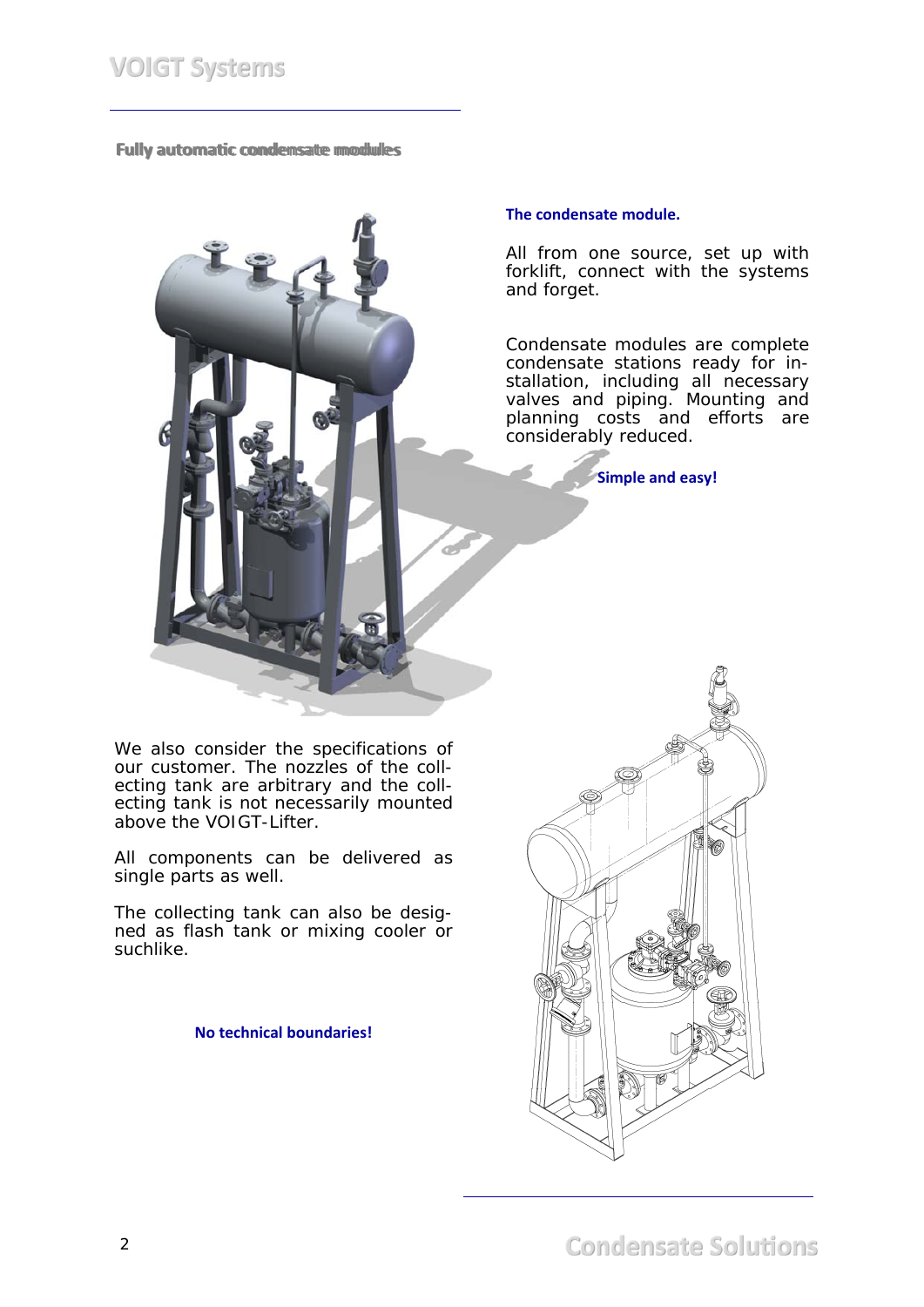





**Data**

| <b>Type</b>                 | 01      | 02      | 03      | 04      | 05       | 06   | 07                  | 08         |
|-----------------------------|---------|---------|---------|---------|----------|------|---------------------|------------|
| Capacity [I/min] (t/h)      | 20(1,2) | 33(2,0) | 50(3,0) | 83(5,0) | 125(7,5) |      | 167(10,0) 208(12,5) | 250 (15,0) |
| Volume header [I]           | 80      | 100     | 150     | 200     | 300      | 400  | 500                 | 800        |
| $A$ [mm]                    | 1750    | 1900    | 2100    | 2250    | 2500     | 2550 | 2900                | 3200       |
| B [mm]                      | 800     | 800     | 1200    | 1200    | 1500     | 1700 | 1800                | 2100       |
| $C$ [mm]                    | 570     | 640     | 690     | 765     | 860      | 910  | 1040                | 1200       |
| $D$ [mm]                    | 350     | 400     | 400     | 450     | 500      | 550  | 600                 | 700        |
| <b>Connections DIN/ANSI</b> |         |         |         |         |          |      |                     |            |
| <b>Valves</b>               |         |         |         |         |          |      |                     |            |
| Medium                      | 50/2"   |         |         | 80/3"   |          |      | 100/4"              | 150/6"     |
| Motive medium               | 25/1"   |         |         |         |          |      |                     |            |
| <b>Piping</b>               |         |         |         |         |          |      |                     |            |
| Medium                      | 50/2"   |         |         | 80/3"   |          |      | 100/4"              | 150/6"     |
| Motive medium               | 25/1"   |         |         |         |          |      |                     |            |